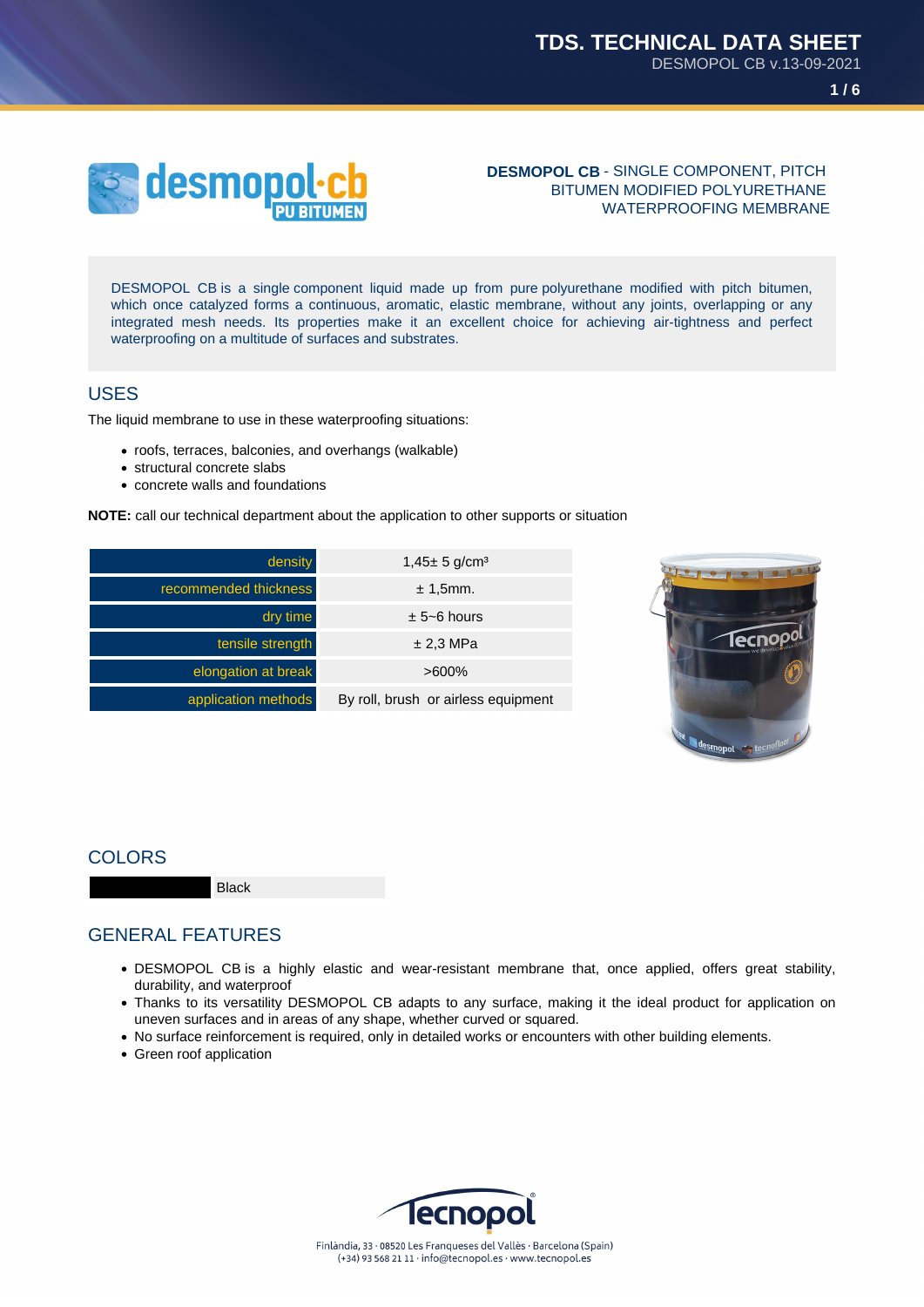**2 / 6**

- Applying DESMOPOL CB saves in seals and any other kind of joins, as the finish is uniform and makes up a single layer, providing a surface with optimum maintenance and cleaning properties.
- DESMOPOL CB membrane can be applied in only a single layer (minimum thickness recommended 1,5 mm) by mixing with DESMOPLUS or DESMOPLUS 700 (at your choice), this fact upgrades their physical performances, increases the execution speed, and thus reduces the direct costs of the application, forms a solid membrane without bubbles inside. With this system, do not use an airless machine. Do not use this additive with temperatures above 35°C, or in any case, store the drums in cool and not sunny areas.
- The DESMOPOL CB polyurethane membrane system should be applied in dry conditions avoiding the presence of humidity or water coming from the surface to be coated or the substrate, whether at the time of application or subsequently (pressure from phreatic water level).
- If there is humidity or moisture in the substrate at the time of application, check the technical specifications of our primers where the maximum support humidity ranges are specified.
- The DESMOPOL CB requires solar radiation protection (UV rays) because it is an aromatic membrane, so, in the absence of other physical protection elements, we recommended the application of our polyurethane-colored resins TECNOTOP 2C/2CP/1C.
- DESMOPOL CB system's properties enable it to bond to any surface, such as cement, concrete, polyurethane foam, butyl, and bituminous sheets of wood, polyurethane plates, metal, etc.
- DESMOPOL CB is immune to temperature changes of between -40ºC and +70ºC, conserving its elastic properties.
- The DESMOPOL CB polyurethane membrane is a self-leveling membrane that requires additives for its application on vertical and sloped surfaces of more than 1,5% of a gradient. Mix DESMOTHIX maximum ratio of 1 liter for each 25 kg of DESMOPOL CB. You could apply on thin several layers too..
- Do not use airless equipment when you apply with DESMOTHIX or DESMOPLUS or DESMOPLUS 700 (at your choice)
- Due to its resistance, it can be walked on and it will accept a rough finish to make it non-slip.(using SILICA SAND or TECNOPLASTIC range)

## YIELD

Recommended thickness is up to 1,5 mm, so the yield will be up to 2,4 kg/m² (DFT)applied on ONE or various coats, depending on the application method and application conditions.

# PACKAGING

Metal tins of 25 kg. each

## SHELF LIFE

12 months at temperatures between 41 to 95 ªF (5°C to 35°C), provided it is stored in a dry place, keep away from direct sunlight, extreme heat, cold, or moisture. Once the tin has been opened, the product must be used immediately

## SURFACE PREPARATION

In general, you should take the following factors:

- Surface reparation ( fill the cracks and fissures, remove old existing waterproofing paints...).
- Clean up the surface, removing dust, oils and grasses, and existing chippings.
- Support will be strong and dry.
- The supports must be firm and dry. No moisture or humidity inside or by capillarity from the backfill.

You can apply DESMOPOL CB liquid waterproofing membrane over several supports and materials. Below we set out some of the applications for the most common surfaces; for other surfaces not described, please call our technical department.

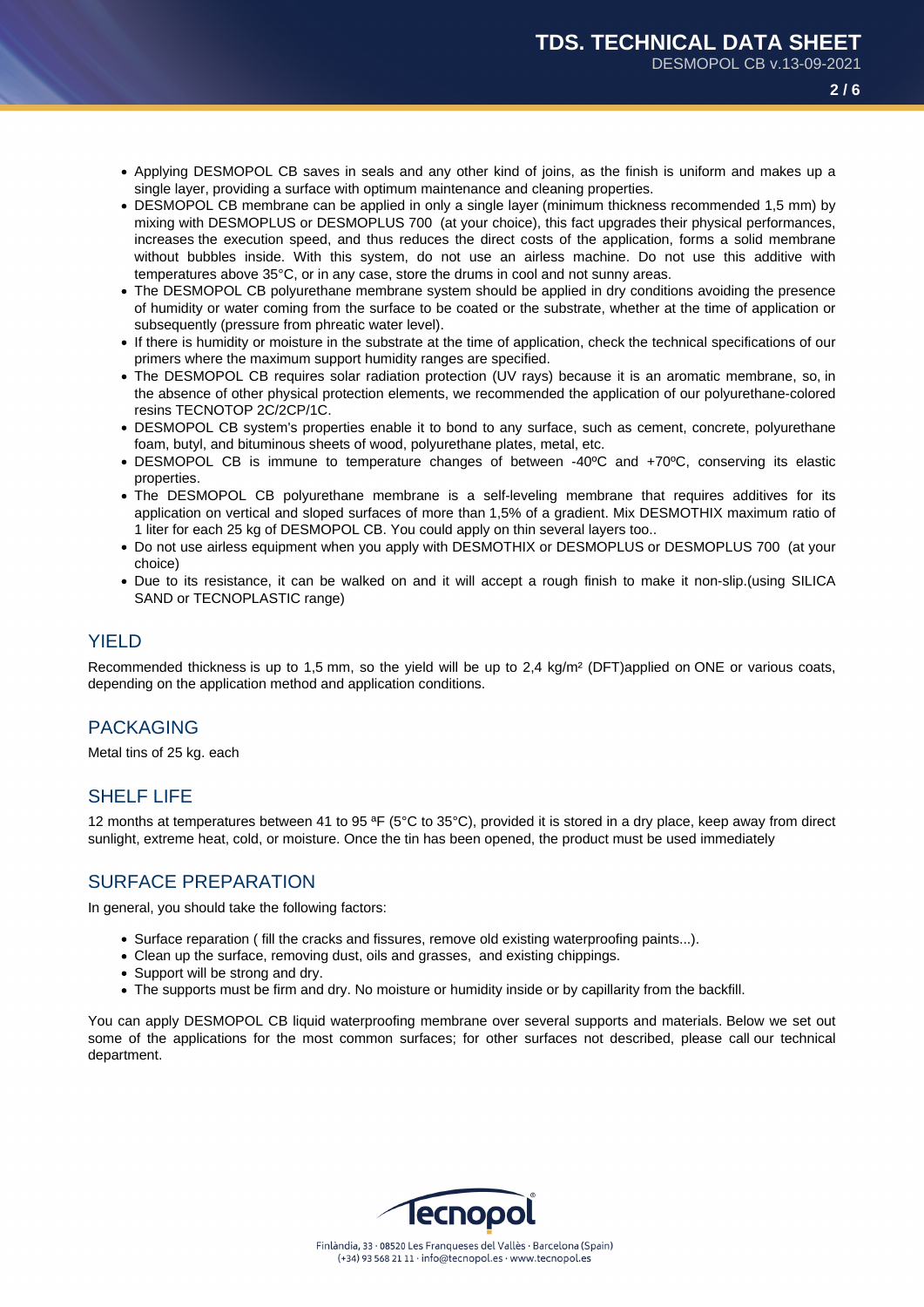#### **Concrete substrate**

- The concrete should be completely cured (concrete curing takes 28 days) or, in any case, the maximum level of humidity allowed for the substrate should be verified, depending on the primer used.
- Any concrete latencies or release agents should be eliminated and an open the pore surface achieved by grit blasting, milling, or sanding.
- Any cracks and damaged areas must be repaired using an epoxy mortar, mixing our epoxy resin PRIMER EP-1020 with silica sand (ratio of  $\pm$ 1:4), or the same resin mixed with calcium carbonate (ratio of  $\pm$ 1:2).
- MASTIC PU must be used on fissures or small cracks on the surface.
- Existing joints or seals: remove the old material, clean up and fill with MASTIC PU and TECNOBAND 100 matting.
- Next, clean up well and eliminate all contaminants from the elements, such as dust or chippings, using dry methods preferably.
- Apply the primer in the conditions and the parameters indicated in the technical specifications for these products. On concrete, we recommended the two-component polyurethane resin PRIMER PU-1050 / PRIMER PU-1000 / PRIMER PUc-1050. See the TDS of each product before the application
- Apply DESMOPOL CB membrane depending on the chosen type (see "application types")

### APPLICATION

Once the surface preparation and primer application are done, as conditions, proceed to the extent of the polyurethane membrane, using the following method:

#### **By layers application (traditional or classical application ):**

- Open the DESMOPOL CB metal tin and stir it up to homogenize
- Extended the first layer using a short hair roller, maximum thickness 0,7 mm, (applying the material without dilution)
- Wait for complete drying (depend on the weather conditions), about 5~6 hours
- Then, apply the next layer, in the same way as above
- Repeat this process as many times as necessary to achieve the desired or recommended thickness.

#### **Single coat application (mixing DESMOPLUS** or DESMOPLUS 700 (at your choice)**):**

- Pour DESMOPLUS or DESMOPLUS 700 (at your choice)S inside the DESMOPOL CB metal tin, always in the fixed ratio supplied by the manufacturer. Continuous mixing with medium-speed mechanical equipment (pot life:  $± 25$  min.).
- Pouring of the material formed directly on the support, and spread using Use of trowel, squeegee or rubber lip. (a roll can also be used too).
- This process is unique, whereby the desired thickness is obtained in one operation, eliminating intermediate waiting times, ensuring the formation of the membrane without internal bubbles, getting more tensile strength, and reducing the global drying time.
- The use of a mechanical equipment mix it's not recommended when DESMOPLUS or DESMOPLUS 700 (at your choice) is used.
- Don't add DESMOTHIX when DESMOPLUS or DESMOPLUS 700 (at your choice) is used.
- Check all the waiting and drying times, application conditions (see the TDS)

**Notes:**

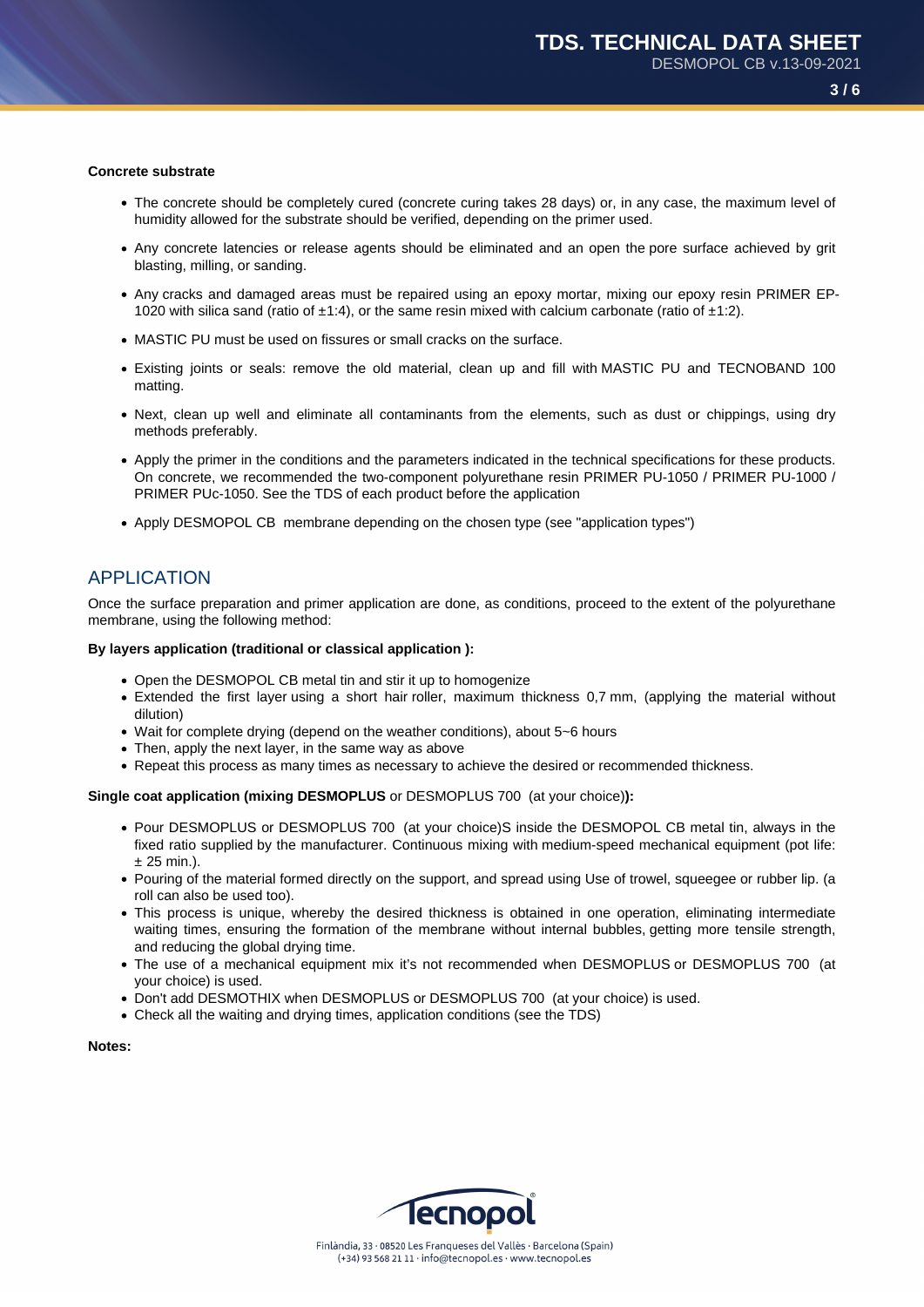- Consult in all cases the waiting times, drying time, detail works, conditions of application of all the products through the technical data sheets of each product or consult our technical department.
- For other types of supports/substrates, for further information on the execution application procedure, for any additional questions, please, consult the technical data sheets (TDS) of these products, or our technical department.
- These guidelines are valid although they can be modified, according to the situation of the supports, conditioning of the bearing structures of the elements to be waterproofed, external climatology or situation at the time of application

# REPAIR AND OVERLAPS PROCESSES

### **REPAIR**

In cases where the membrane repair by accidental causes, or assembly procedures not covered installations, shall be as follows:

- cut, removal of the affected area and/or damaged surface
- sanding this area extending about 20~30 cm. around the perimeter, for overlapping security
- cleaning (vacuuming) of waste generated (powder, dust...); if it's possible don't use water, and if used, support humidity value; ketones applicability based solvents for reducing this type of surface cleaning
- apply a thin layer (100-150 g/m²) of polyurethane resin PRIMER PU-1050, PRIMER EPw-1070
- light spread SILICA SAND over the wet primer applied before
- wait for the total drving
- apply DESMOPOL CB with DESMOPLUS or DESMOPLUS 700 (at your choice)
- apply TECNOTOP S-3000/2C/2CP/1C, in consumption and desired thicknesses in the case of no protection against UV rays. This application can be done by short hair roller type equipment "airless" (see the conditions of application in the product datasheet TDS)

### **OVERLAPS**

In cases has been exceeded recoat time (24~48 hours), so the waiting time between jobs is prolonged, proceed as follows:

- sanding strip longitudinal overlap of about 20~30 cm. wide
- cleaning (vacuuming) of waste generated (powder, dust...)or existing dust; if it's possible, do not use water, and if it's used, check the support humidity value; ketones applicability based solvents for conducting this type of surface cleaning
- apply a thin layer (100-150 g/m²) of polyurethane resin PRIMER PU-1050, PRIMER EPw-1070.
- light spread SILICA SAND over the wet primer applied before
- wait for the total drying
- apply DESMOPOL CB with DESMOPLUS or DESMOPLUS 700 (at your choice)
- apply TECNOTOP S-3000/2C/2CP/1C, in consumption and desired thicknesses in the case of no protection against UV rays. This application can be done by short hair roller type equipment "airless" (see the conditions of application in the product datasheet TDS)

## HEALTH AND SAFFTY

These safety recommendations for handling, are necessary for the implementation process as well as in the pre and post, on exposure to the loading machinery.

- Respiratory Protection: When handling or spraying use an air-purifying respirator.
- Skin protection: Use rubber gloves, remove immediately after contamination. Wear clean body-covering. Wash thoroughly with soap and water after work and before eating, drinking, or smoking.
- Eye / Face: Wear safety goggles to prevent splashing and exposure to particles in the air.
- Waste: Waste generation should be avoided or minimized. Incinerate under controlled conditions in accordance

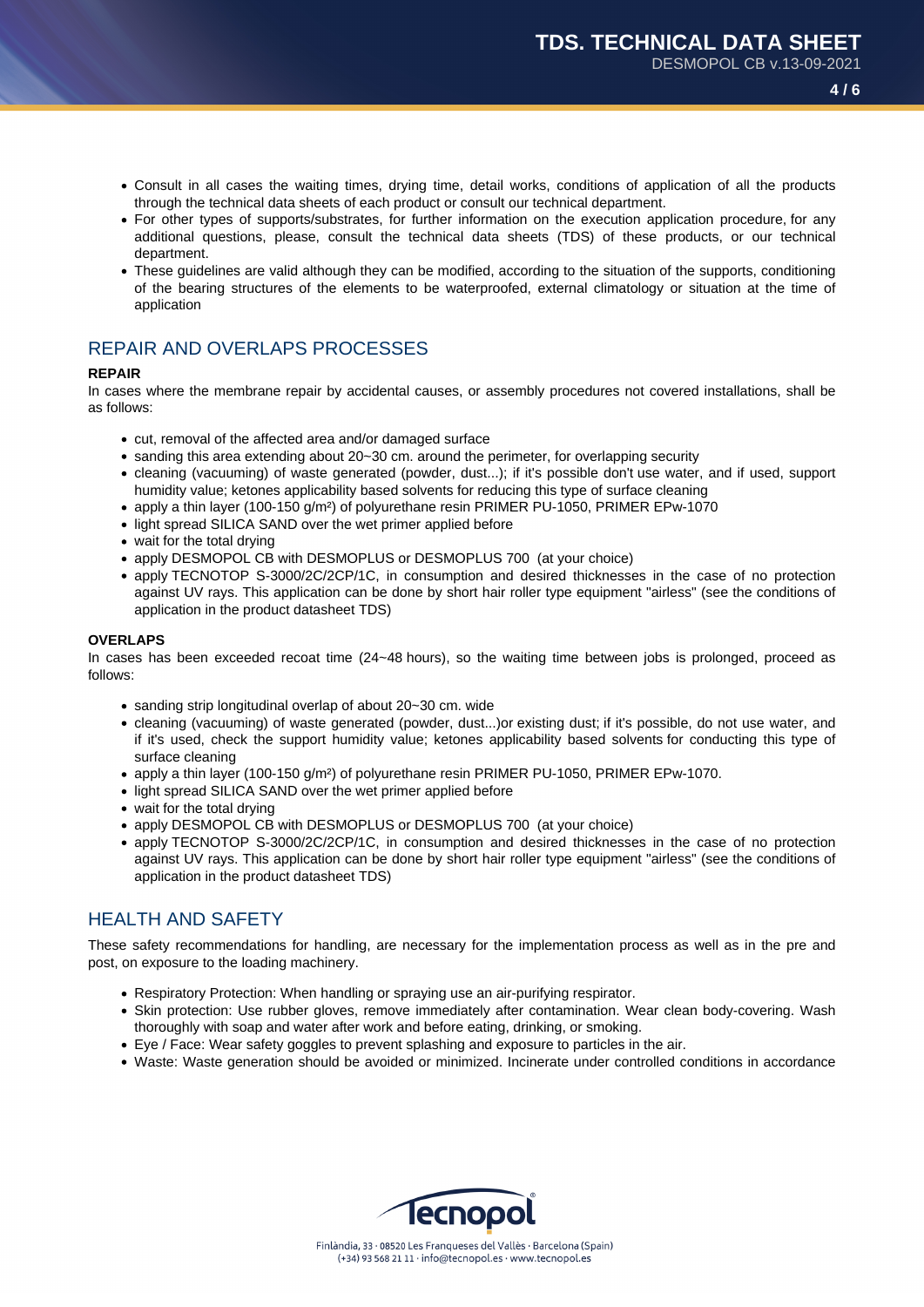with local laws and national regulations.

Anyway, consult the material and safety data sheet of the product (MSDS), or contact our technical department.

## COMPLEMENTARY PRODUCTS

The DESMOPOL CB system may be complemented with the following products as a means of protection or to improve its physical-mechanical properties depending on its exposure, the desired finish, or the type of substrate.

- PRIMER EP-1010: fillerized epoxy resin to be used to fill in depressions in concrete surfaces, rapidly providing a firm and fast drying even base
- PRIMER EP-1020: mixed with silica sand (ratio±1:4), or calcium carbonate (ratio±1:2) this is used to fill in depressions in concrete surfaces, rapidly providing a firm and fast drying even base.
- PRIMER PU-1050/PRIMER EP-1040/PRIMER EPw-1070/PRIMER WET/PRIMER PUc-1050 | PRIMER PU-1000 |PRIMER EP-1020: These primers are applied on the substrate beforehand to improve bonding and level the surface, as well as regulating the humidity in the substrate (see permitted levels in their technical datasheet).
- TECNOTOP 2C: two-component colored aliphatic polyurethane resin used to protect roofs and floors or ground against UV rays when there is no other protection. (according to ETA 10/0121 and BBA 16/5340)
- TECNOTOP S-3000: two-component, aliphatic, colored, cold polyurea resin for protection against UV rays, in situations of decks or floors without additional protection. Excellent for vehicular cover applications, quick-drying, and setting up.
- TECNOPLASTIC F/C: this plastic powder, once mixed with TECNOTOP 2C, forms a rough surface, conforming even to norm ENV 12633: 2003(floors slipperiness), to achieve Class 3 (>45 slip resistance), depending on dosage (consult our technical department).
- DESMOPLUS or DESMOPLUS 700 (at your choice): the additive that allows the application of the membrane DESMOPOL CB IN A SINGLE-USE. Especially in applications on humid or cold climatologies, improve mechanical properties, and reduces the membrane's drying and curing time(see TDS)
- DESMOTHIX: the additive that provides thyrotrophic properties, specifically designed to be mixed with DESMOPOL CB to enable application on vertical surfaces.
- TECNOBAND 100: the cold bond deformable band is made up of an upper layer of non-woven textile and a lower layer of viscose self-adhesive coating, which together allow it to adapt to the shape of the substrate. This band is ideal when dealing with structural joints and overlapping metal materials.
- MASTIC PU: polyurethane mastic for filling joints and fissures (use together with TECNOBAND 100 when necessary).

**NOTE:** see all the TDS of all products, or consult our technical department